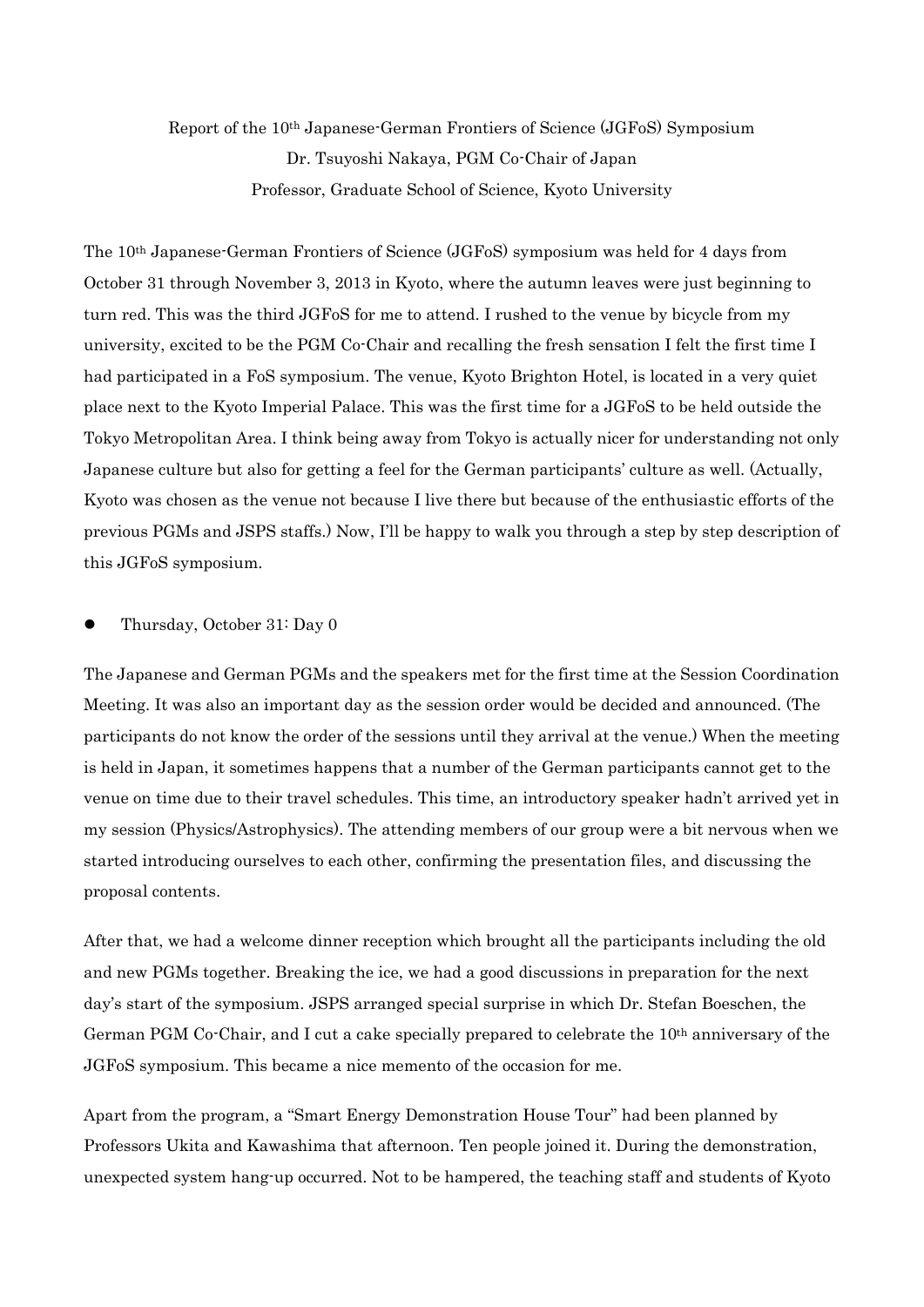University's Graduate School of Informatics made up for it by giving us an enthusiastic briefing, making the tour very interesting.

Friday, November 1: Day 1

The day started with PGM Co-Chairs Dr. Boeschen and me delivering welcome addresses at the Opening Ceremony. We emphasized that JGFoS provides an experience that everyone can enjoy together. Then, I went on to say: As it is curiosity that drives scientists, it is a wonderful experience to meet new people, encounter novel things, and be intellectually stimulated by them. A JGFoS symposium brings together gifted young researchers from differing disciplines; they each present the latest research in their fields, then engage each other in discussions. Replete with components geared to pique the participants' curiosity, JGFoS symposiums are exciting events. Rather than discussing topics that are familiar to all, these symposiums give the participants a chance to hear ideas that are brand new to them and to ask simple and innocent questions, sparking discussions along yet-untrodden paths.

1st Session: Mathematics/Informatics/Engineering, "Energy meets informatics: Smart electric-power management"

The group in this session planned and conducted the above-mentioned tour of the smart-energy house the day before. Electric power is a high-profile issue in Japanese society as most of the nuclear power plants across the nation were shut down after the unprecedented earthquake and tsunami in 2011. In Germany, on the other hand, a massive shift to renewable energy is driving up energy bills. Accordingly, this session drew the rapt attention of the participants from both countries. The PGMs and speakers addressed the topic from the perspective of developing smart systems that respond to the needs of society. Some members of the audience, however, raised questions about privacy concerns and expressed fears that such systems might allow them to be spied upon without them knowing it. This kind of Q&A session is a unique feature of FoS symposiums; it gives specialists from a wide range of disciplines, such as engineers, scientists, and humanities researchers, a platform to freely express and mix their views, providing a matrix for new concepts and values.

2nd Session: Chemistry/Material Session, "Imaging molecular motion"

This session married chemistry with biology, a subject which a broad segment of the audience found fascinating. The discussion came to a boil when one presenter spoke about the performance of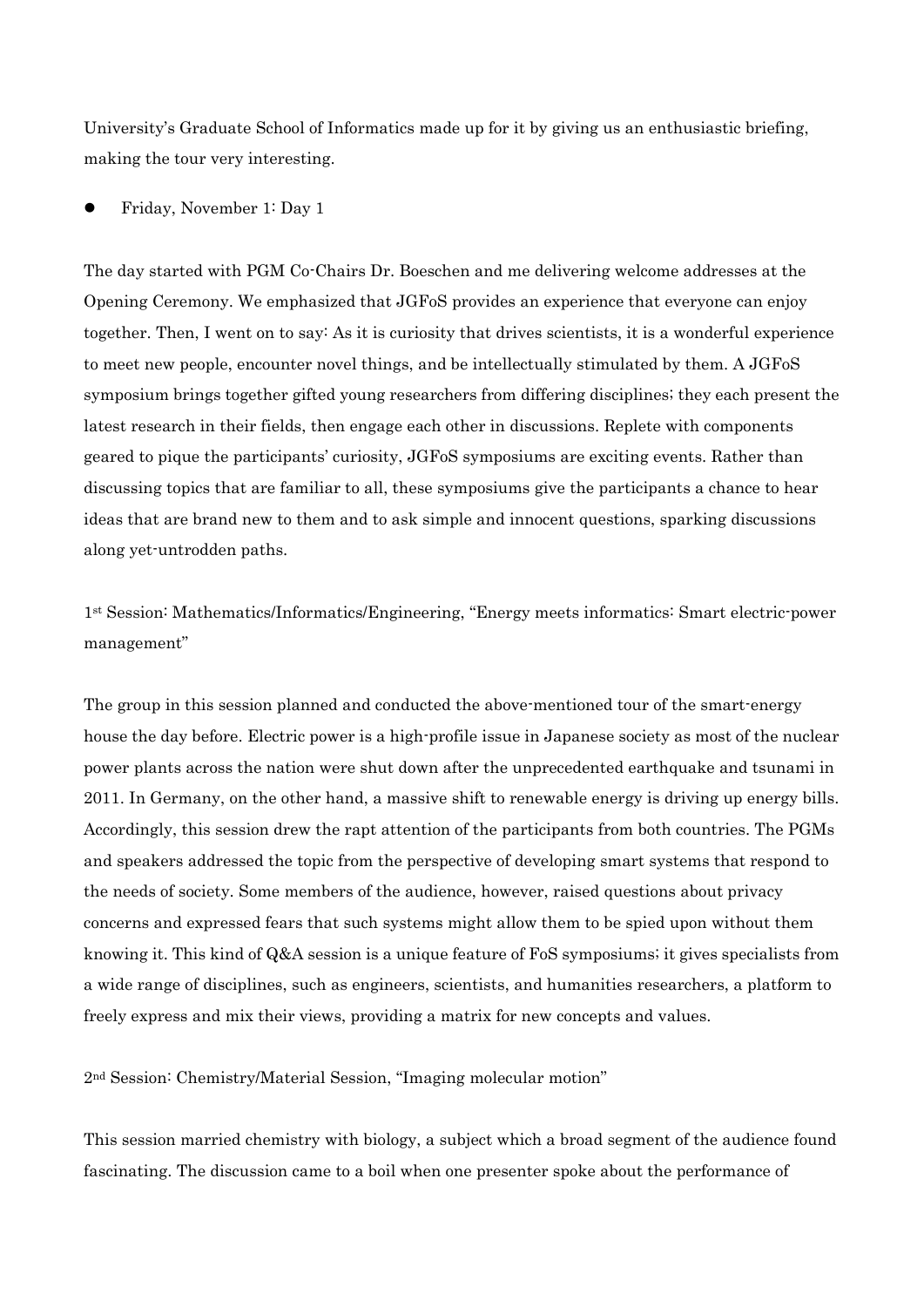molecular motors, saying that they operate at 100% efficiency. This in contrast to what was argued to be "common sense" in physics that nothing achieves total 100% efficiency. JGFoS symposiums allow plenty of time for discussions like this to run their course. In this session, the initial questions were mostly broached by the German participants, with the Japanese participants starting slow but picking up the pace as the Q&A discussion gained momentum.

Next, each participant was allotted three minutes to give a "flesh poster talk," followed by a more comprehensive poster session. The success of these first day activities offered a good omen for the rest of the symposium. After dinner, some of the participants enjoyed a night session in the hotel lounge.

Saturday, November 2: Day 2

A cultural tour was planned for the afternoon, so the morning schedule was a bit tight as it contained two sessions starting from 8:30.

1st Session: Earth Science/Geosciences/Environment, "Aerosols, sources, depositions and impacts"

This session delved into the latest topics related to global warming. Exploring the question "how clouds generated by aerosols affect climate," the discussion approached climate change from an indirect angle, making it difficult to advance it quantitatively. As it evolved, the discussion intersected with physics such as the relationship of cosmic-ray generated clouds and solar activity to climate change. It unfolded into another very interesting session.

2nd Session: Social Sciences, "Management of uncertainty—dynamics of change and problems of control"

The main topic of this session was how people handle uncertainties in their everyday lives (or throughout their life). Trouble had with playing a video during the presentation gave the session itself a touch of "uncertainty." This boosted the voltage of audience excitement for the subject. The mixing of a Social Science session into its program differentiates JGFoS symposiums from conventional conferences. This is seen in the discussions where researchers in the humanities and social sciences express views on science and society from different perspectives than researchers in the natural sciences, prompting efforts to create synergisms. Another "unique" aspect of this Social Science session was the more numerous participation of female researchers.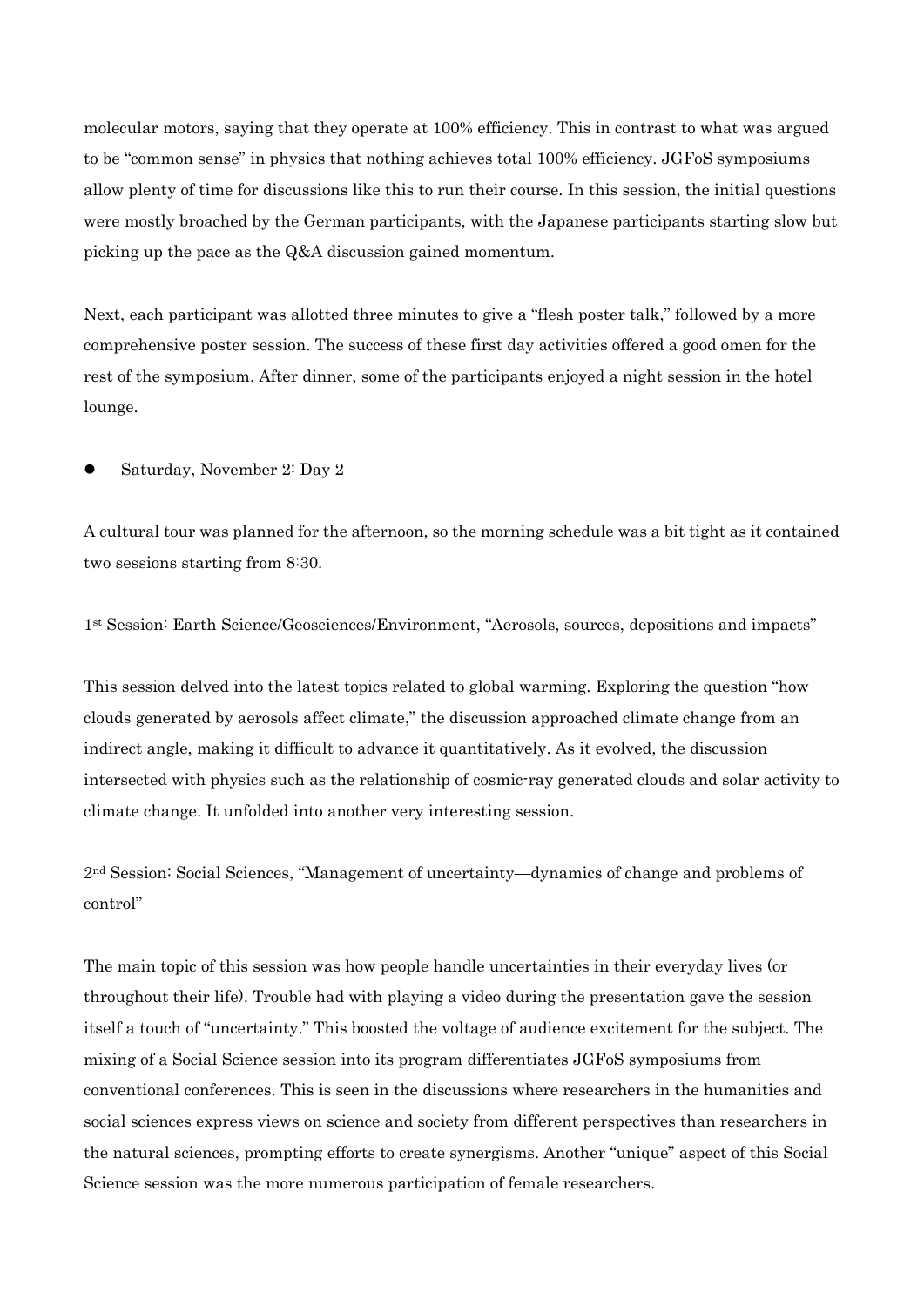In the afternoon, we set off on the cultural tour, which had as its first stop the Nanzenji temple where we enjoyed an excellent lunch of boiled tofu, a local dish of Kyoto. Then, we visited the stilted Kiyomizu temple, which from a sightseeing perspective is call the "Face of Kyoto." Lastly, we experienced Kyoto's traditional kimono-dyeing art of kyo yuzen. The tour, which was enjoyed by all, provided a welcome respite from a bit of the doldrums on this third consecutive day of being cooped up in the hotel. Refreshing everybody in both mind and spirit, the tour had the side effect of loosening up the discussion and interaction between the Japanese and German participants.

A new "Get-Together-Drink" component was added to this year's symposium. This was a special poster presentation event held over wine after the tour. Enjoying the cozy atmosphere, everyone talked to their heart's content.

The day ended with a JGFoS reunion held after dinner, held separately from the program. Dr. Wakamiya, a PGM Co-Chair in last year's JGFoS symposium, and Dr. Onuma, one of its participants, joined us at the Kyoto Brighton Hotel, livening up a second after-dinner party.

Sunday, November 3: Day 3

1st Session: Biology/Life Science, "The Pandemic" 2nd Session: Physics/Astrophysics, "Physics of the Sun," which I chaired.

By this time, all the participants including speakers felt completely relaxed, having adjusted to the JGFoS environment. Valuing the little time remaining, they asked and answered volleys of questions in these sessions.

In the session on "The Pandemic," the complexity of factors causing a widening spread of influenza strains over recent years was explored and discussed. In the Q&A period of the "Physics of the Sun" session, the uniqueness of our sun was discussed. A probing question asked about whether solar research is more about the Earth than it is the sun sparked a debate. A picture was shown of what the Earth will look like in the future after the human species has gone extinct. The discussion became animated when someone asked who drew it and by tapping into what source of knowledge.

Now high on the exciting JGFoS atmosphere and cherishing the little time left, the participants exchanged words of farewell with the many new friends they had made over the course of the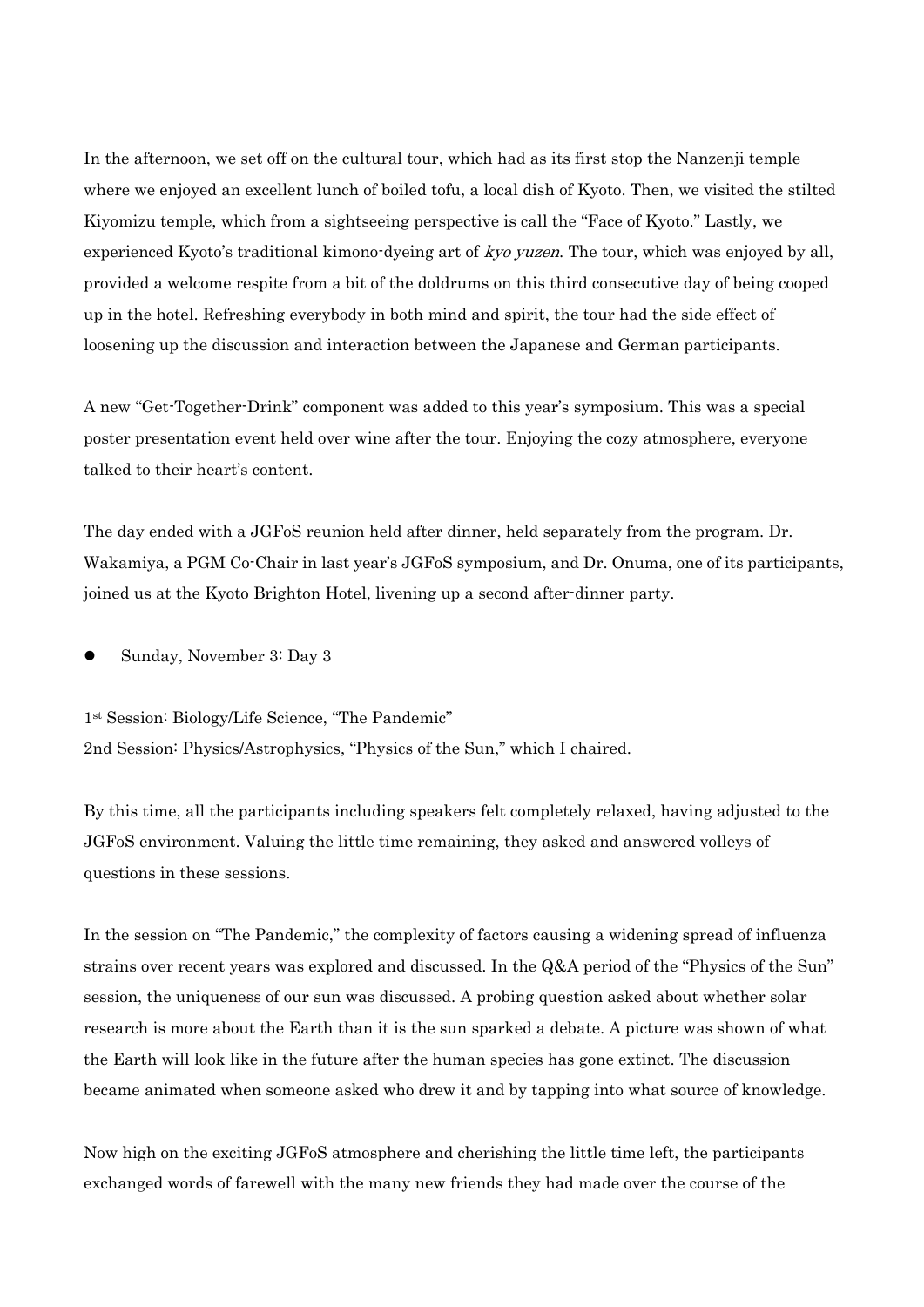symposium. After the two sessions, next year's PGMs attended a PGM meeting to decide on the session topics for the 11th JGFoS symposium. Meanwhile, everybody else relaxed and attended the farewell dinner. After it, I invited the PGMs and speakers in my physics session to the hotel lounge and enjoyed a pleasant conversation with them. Looking around, I saw many participants lingering in the lounge as if reluctant to believe that the event had come to an end.

Indeed, the 10th JGFoS symposium had culminated in a great success thanks to all involved, including the experienced PGMs, fabulous speakers, highly engaged participants, excellent staffs of JSPS and AvH, great professors on the FoS Symposium Advisory Board, and TOPTOUR, the symposium's dedicated travel agency. I wish to thank Dr. Ukita, Dr. Ueno, Dr. Horikawa, Dr. Yamanaka, and Dr. Yoshimura for making this JGFoS symposium a not only a fulfilling but very exciting event. With this a superb lineup, the symposium went smoothly in a manner that prompted the participants to sparkle and shine, each in his or her own special way.

Though a number of FoS Advisory Board members and PGMs have already reported on the excellence of the FoS program, I dare to add my own version to the end of this report.

1. The more specialized a researcher becomes the fewer opportunities s/he has to discuss scientific topics with researchers of other fields. Needless to say, researchers of different stripes do have regular opportunities to talk with each other about such matters as university management, educational programs, and societal issues. What's attractive about the FoS program is that it gives us the opportunity to go back to where we started as scientists, engaging in curiosity-driven conversations on scientific topics with people of various fields. I would like to see many more scientists take advantage of this opportunity to revisit that starting point and from it, create new ideas and values to use in tackling ever-greater challenges. Though I am a researcher in basic science, I am strongly motivated to seek out the commonalities I share with researchers in the humanities and engineering sciences. Aside from that, I derive pure enjoyment over going back to starters in discussing science.

2. I would like to mention another wonderful thing about the FoS program: it is the process of organizing FoS symposiums together with the JSPS staffs. Normally, there is a split between JSPS staffs and researchers, one being the provider and the other the recipient of grants. This provides little chance for us to work together. However, in planning and hosting FoS symposiums, we do work together in a mutual effort to make each of them highly successful. The program gives us an unusual chance to meet and discuss matters of cutting-edge science and Japan's scientific research posture. I